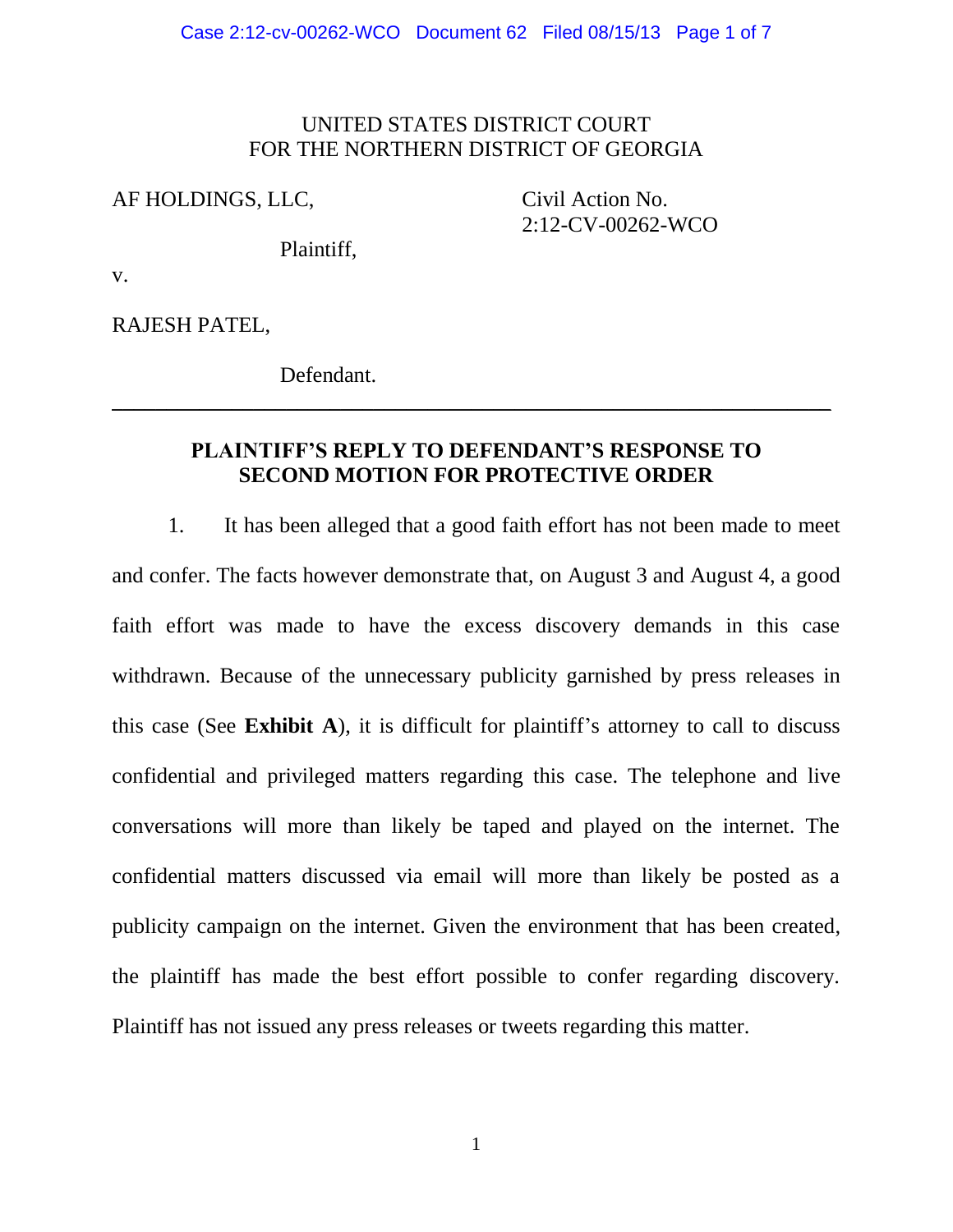#### Case 2:12-cv-00262-WCO Document 62 Filed 08/15/13 Page 2 of 7

2. The Eleventh Circuit has recognized that there is no common-law right of access to discovery materials not filed with the court, see In *re Alexander Grant & Co. Litig.*, 820 F.2d 352, 355 (11th Cir. 1987) (per curiam) (holding that the news organizations' "common-law right of access does not extend to information collected through discovery which is not a matter of public record"), and that news organizations "possess no First Amendment rights to the protected [discovery] information. The court explained that a protective order could be issued under Rule 26(c) upon a showing of good cause, and elaborated:

3. "Good cause" is a well established legal phrase. Although difficult to define in absolute terms, it generally signifies a sound basis or legitimate need to take judicial action, *Kleiner v. First National Bank of Atlanta*, 751 F.2d 1193, 1205 (11th Cir. 1985). In addition, this circuit has superimposed a "balancing of interests" approach to Rule 26(c). See *Farnsworth v. Procter & Gamble Co*., 758 F.2d 1545, 1547 (11th Cir. 1985). Id. at 356.

4. The court explained that agreed protective orders can be necessary to facilitate discovery. Because parties often resist the exchange of confidential

5. Protective measures requested by the parties incorporating umbrella orders have been approved by other courts pursuant to Rule 26(c); see also Estate of *Martin Luther King, Jr., Inc. v. CBS, Inc.,* 184 F. Supp. 2d 1353, 1362 (N.D. Ga. 2002)

2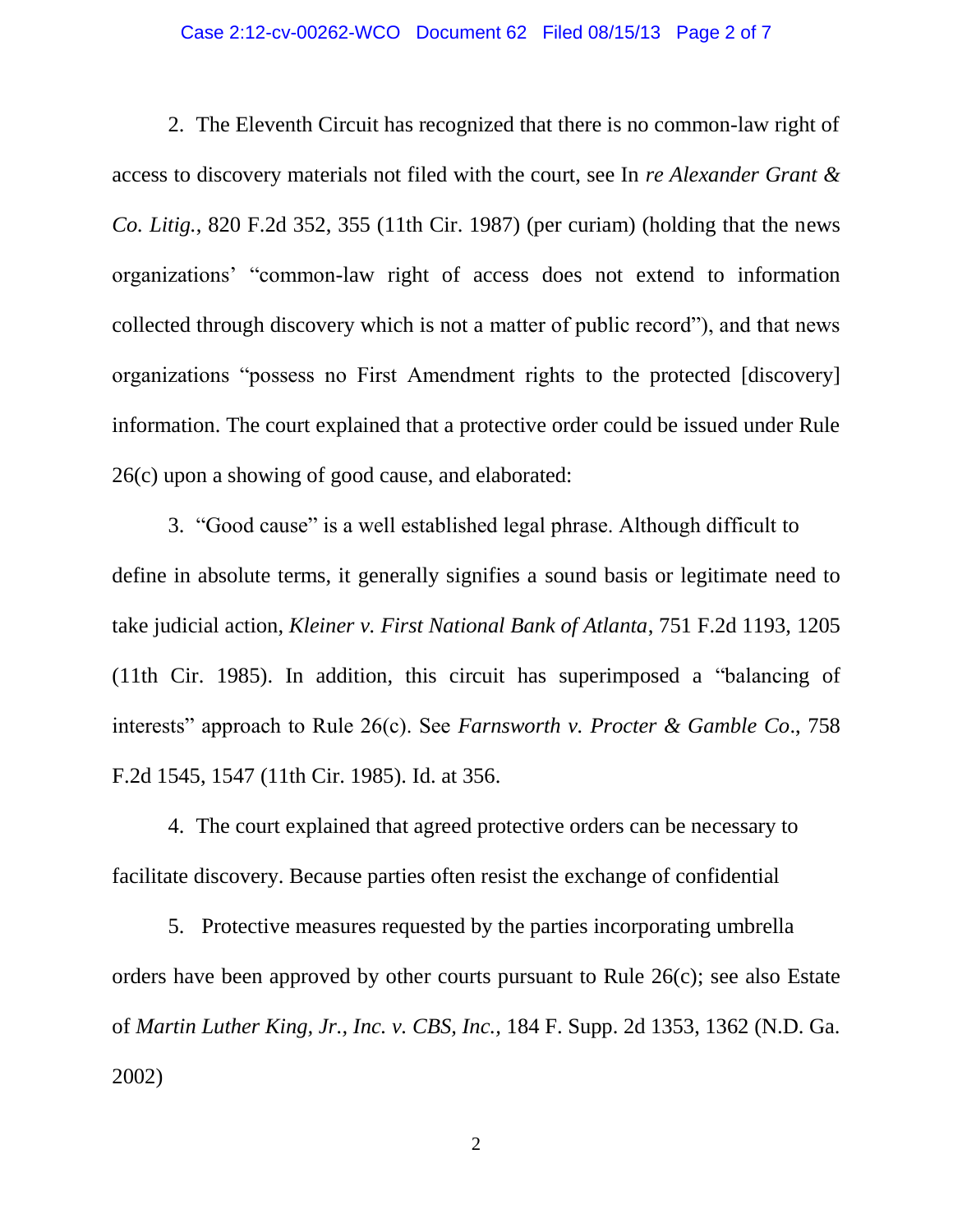#### Case 2:12-cv-00262-WCO Document 62 Filed 08/15/13 Page 3 of 7

6. The realities of today's world have shown that discovery and the

exchange of information can become extremely difficult. Busy courts are simply unable to hold hearings every time someone wants to obtain judicial review concerning the nature of a particular document. Complex litigation where document-by-document review of discovery materials would be impracticable, and when the parties consent to an umbrella order restricting access to sensitive information in order to encourage maximum participation in the discovery process, conserve judicial resources and prevent the abuses of annoyance, oppression and embarrassment, a district court may find good cause and issue a protective order pursuant to Rule 26(c); 820 F.2d at 356–57.

7. Public disclosure of discovery material is subject to the discretion of the trial court and the federal rules that circumscribe that discretion. See *Seattle Times Co. v. Rhinehart*, 467 U.S. 20, 33, 104 S. Ct. 2199, 2208, 81 L. Ed. 2d 17[] (1984). Where discovery

8. The standard requires the district court to balance the party's interest in obtaining access against the other party's interest in keeping the information confidential. *Farnsworth v. Procter & Gamble, Co.*, 758 F.2d 1545, 1547 (11<sup>th</sup> Cir. 1985).

3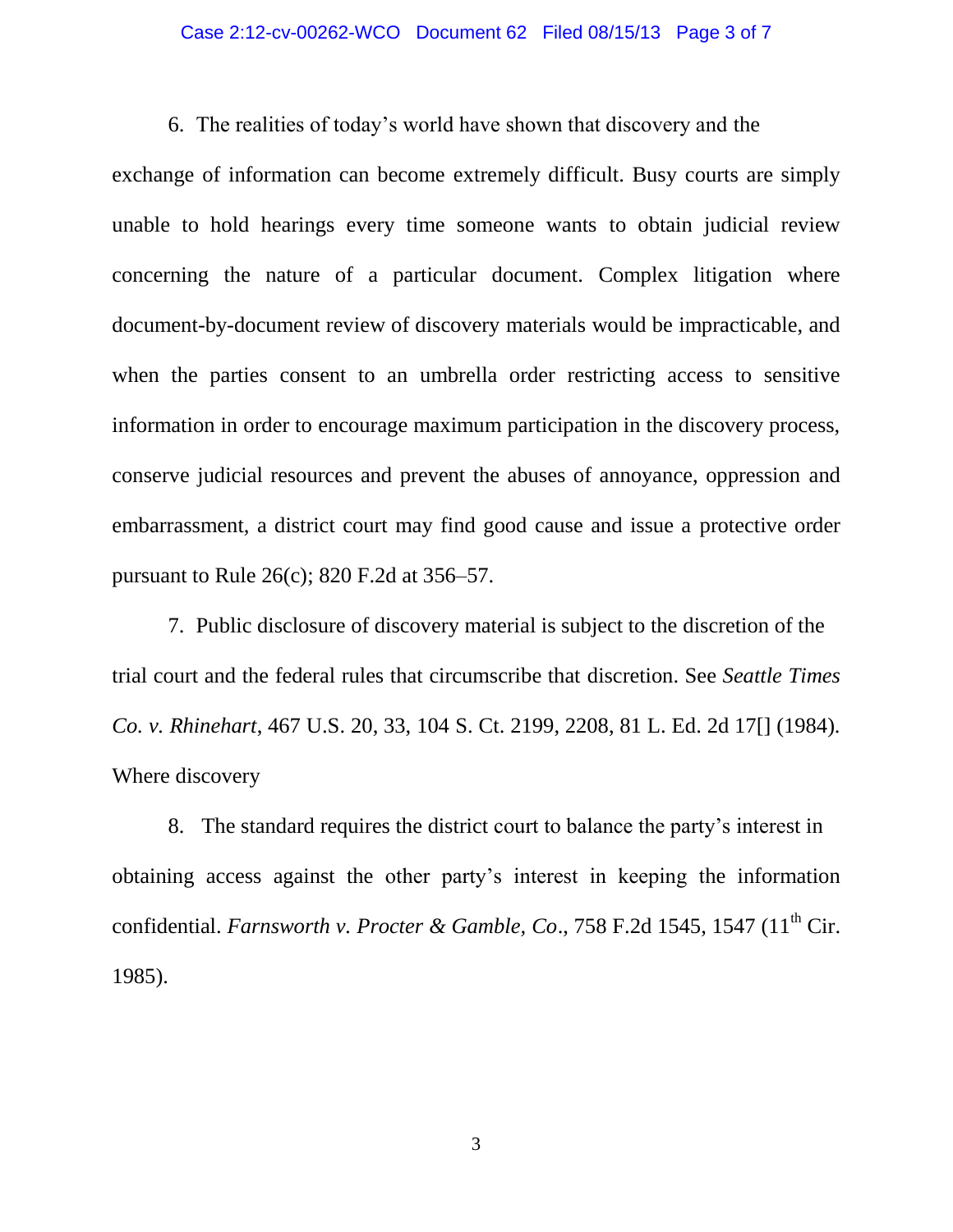#### Case 2:12-cv-00262-WCO Document 62 Filed 08/15/13 Page 4 of 7

9. The purpose of discovery is to resolve legal disputes between parties, not to provide newsworthy material; *Farnsworth v. Procter & Gamble, Co.*, 758 F.2d 1545, 1547 (11<sup>th</sup> Cir. 1985)

10.To facilitate prompt discovery and the timely resolution of disputes, this Court has upheld the use of umbrella protective orders similar to the one used in this case. See, e.g., *McCarthy v. Barnett Bank of Polk County*, 876 F.2d 89, 91 (11th Cir. 1989); In re *Alexander Grant & Co. Litig.*, 820 F.2d 352, 356 (11th Cir. 1987).

11. In connection with sealing documents filed with the court, the Eleventh Circuit has also recognized that the court has an independent duty to scrutinize requests for sealing. The common-law right of access to the courts is not absolute. Id. at 1365–66.

12. The Eleventh Circuit has declared that the good cause standard, rather than the compelling interest test, satisfies any First Amendment concerns." Id. (second alteration in original) (citing Chicago Tribune, 263 F.3d at 1316; Citizens First Nat'l Bank, 178 F.3d at 946).

13. For the reasons set forth herein, plaintiff respectfully request that the Judge grants its motion in its entirety.

4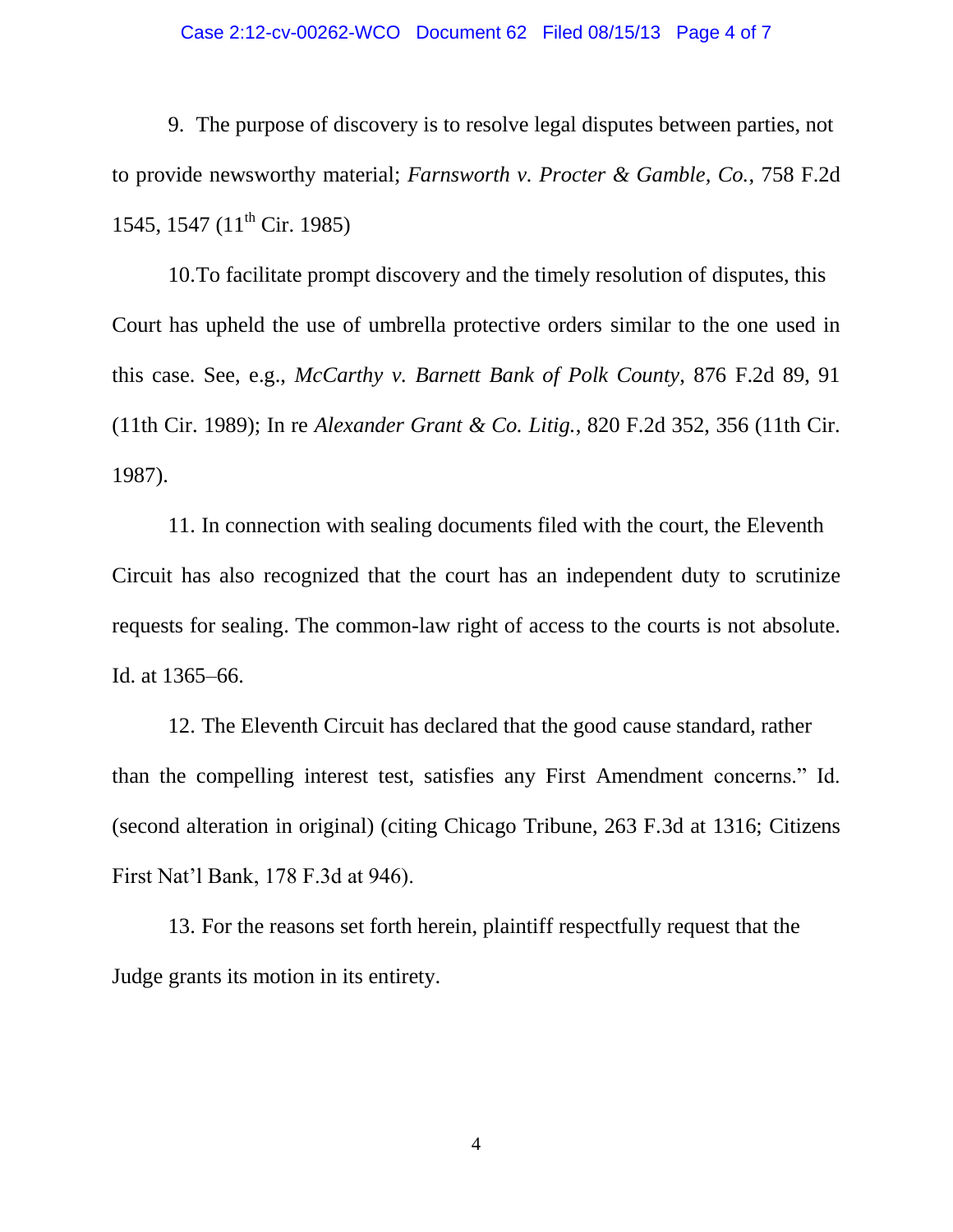Respectfully Submitted,

AF Holdings LLC,

DATED: August 15, 2013

By: <u>/s/ Jacques Nazaire</u> Jacques Nazaire (Bar No. 142388). 125 Town Park Drive, Suite 300 Kennesaw, Georgia 30144 Telephone: (404) 923-0529 Facsimile: (678) 559-4499 nazaire.jacques@gmail.com *Attorney for Plaintiff*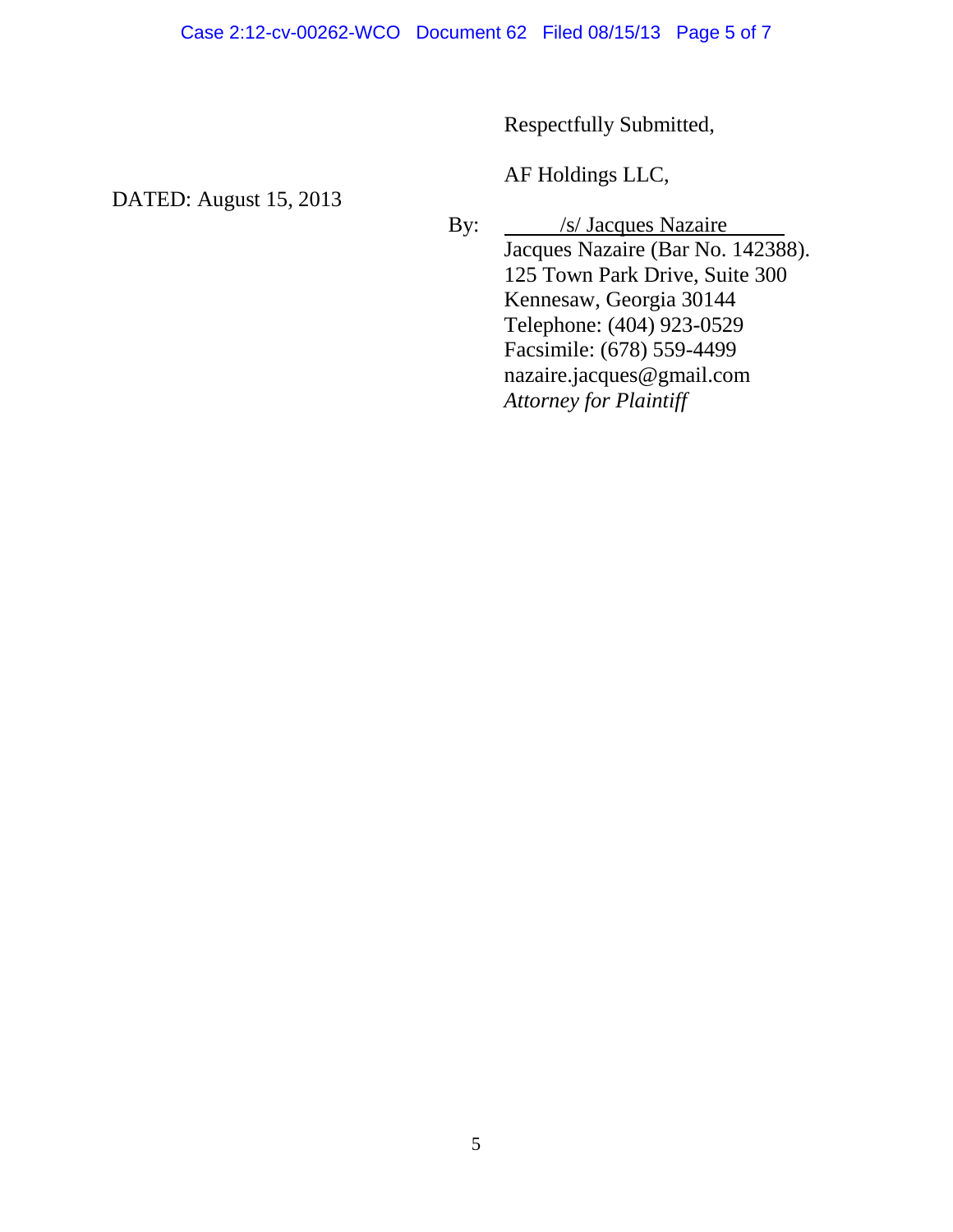## **IN THE UNITED STATES DISTRICT COURT FOR THE NORTHERN DISTRICT OF GEORGIA**

| AF HOLDINGS, LLC |                                                      |
|------------------|------------------------------------------------------|
| Plaintiff,       |                                                      |
| V.               | : Civil Action No.<br>$\therefore$ 2:12-cv-00262-WCO |
| RAJESH PATEL,    |                                                      |
| Defendant.       |                                                      |

## Local Rule 7.1(D) Certification

I hereby certify that Plaintiff's Reply complies with all sections of LR5.1

Dated: August 15, 2013:

Respectfully Submitted:

 $\frac{1}{s}$  Jacques Nazaire

Jacques Nazaire GA Bar No. 142388 125 Town Park Drive Kennesaw, GA 30144 Tel: (404) 923-0529 Fax: (678) 559-0798 [nazaire.jacques@gmal.](mailto:nazaire.jacques@gmal)com